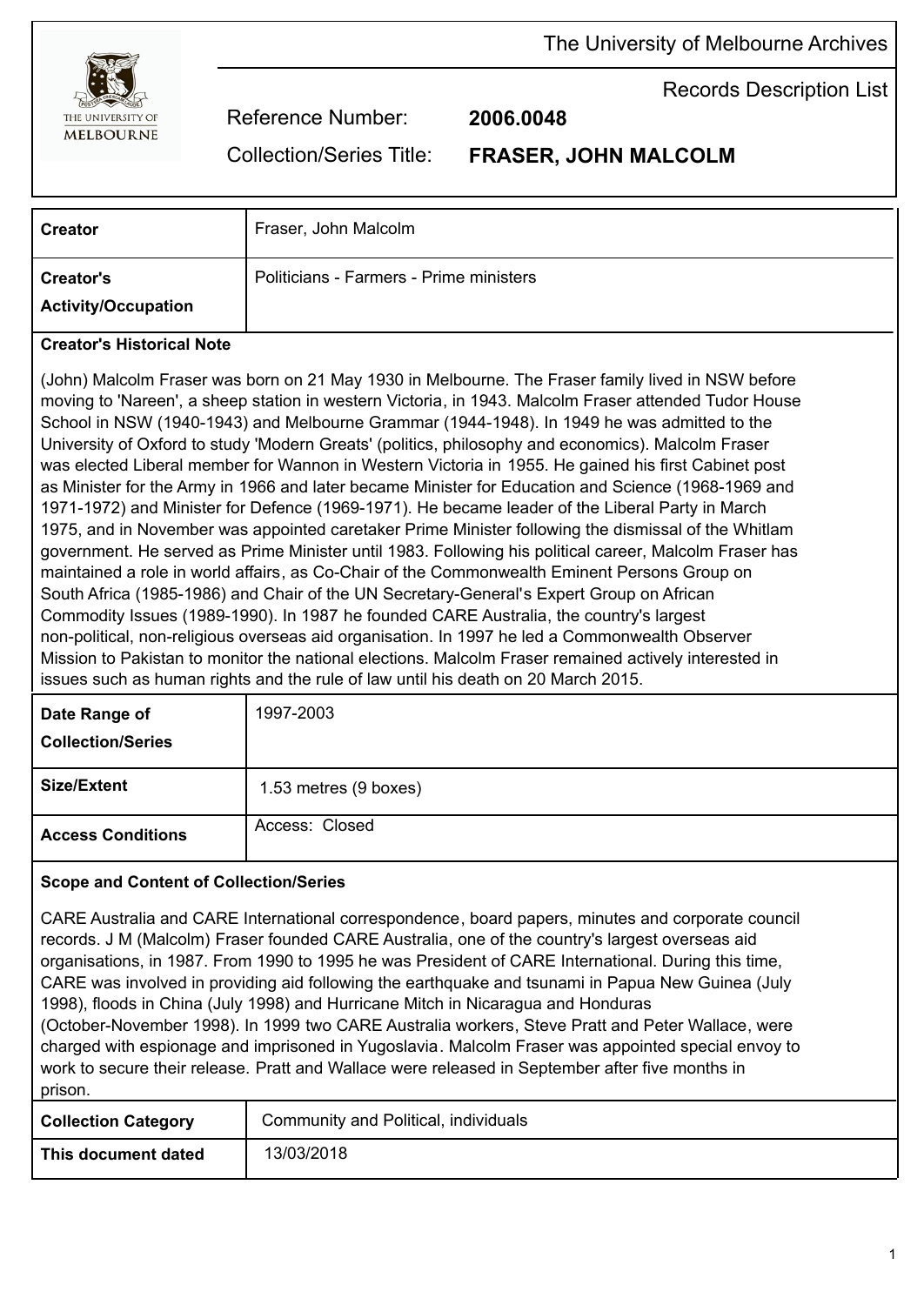**2006.0048: FRASER, JOHN MALCOLM The University of Melbourne Archives**

## **To request access to records on the list below via the University of Melbourne Archives Reading Room, quote the Unit/Box reference in full.**

| Unit/Box            | <b>Item Number</b>               | <b>Title</b>                     | <b>Date Range</b> | <b>Description</b>                                                                                                                                                                                                                                                                                                                                                             |
|---------------------|----------------------------------|----------------------------------|-------------------|--------------------------------------------------------------------------------------------------------------------------------------------------------------------------------------------------------------------------------------------------------------------------------------------------------------------------------------------------------------------------------|
| 2006.0048<br>Unit 1 | 2006.0048.0000<br>1              | <b>CARE Australia</b><br>General | 1998              | Includes correspondence;<br><b>CARE Australias</b><br>Response to the PNG<br>Emergency; media<br>releases; CARE Australia<br>Statutes, Previous control<br>number 1                                                                                                                                                                                                            |
| 2006.0048<br>Unit 1 | 2006.0048.0000<br>$\overline{2}$ | <b>CARE Australia</b><br>General | 1998              | Includes correspondence;<br>media releases;<br>information relating to<br>CARE responses to<br>Hurricane Mitch<br>(Nicaragua and<br>Honduras), PNG tsunami,<br>China floods and<br>Yugoslavia; Report of a<br>resources study to CARE<br>Australia on the potential<br>of establishing a<br>person-to-person<br>fundraising network in<br>Sydney. Previous control<br>number 2 |
| 2006.0048<br>Unit 1 | 2006.0048.0000<br>3              | <b>CARE Australia</b><br>General | 1999              | Includes correspondence<br>(including letter to<br>Slobodan Milosevic,<br>former President of the<br>Federal Republic of<br>Yugoslavia); material<br>relating to CARE<br>Australia aid workers<br>charged with espionage<br>in Yugoslavia. Previous<br>control number 3                                                                                                        |
| 2006.0048<br>Unit 2 | 2006.0048.0000<br>4              | <b>CARE Australia</b><br>General | 1999              | Includes media releases<br>relating to CARE<br>Australian aid workers<br>charged with espionage<br>in Yugoslavia;<br>correspondence with and<br>reports to CARE Australia<br>board members. Previous<br>control number 4                                                                                                                                                       |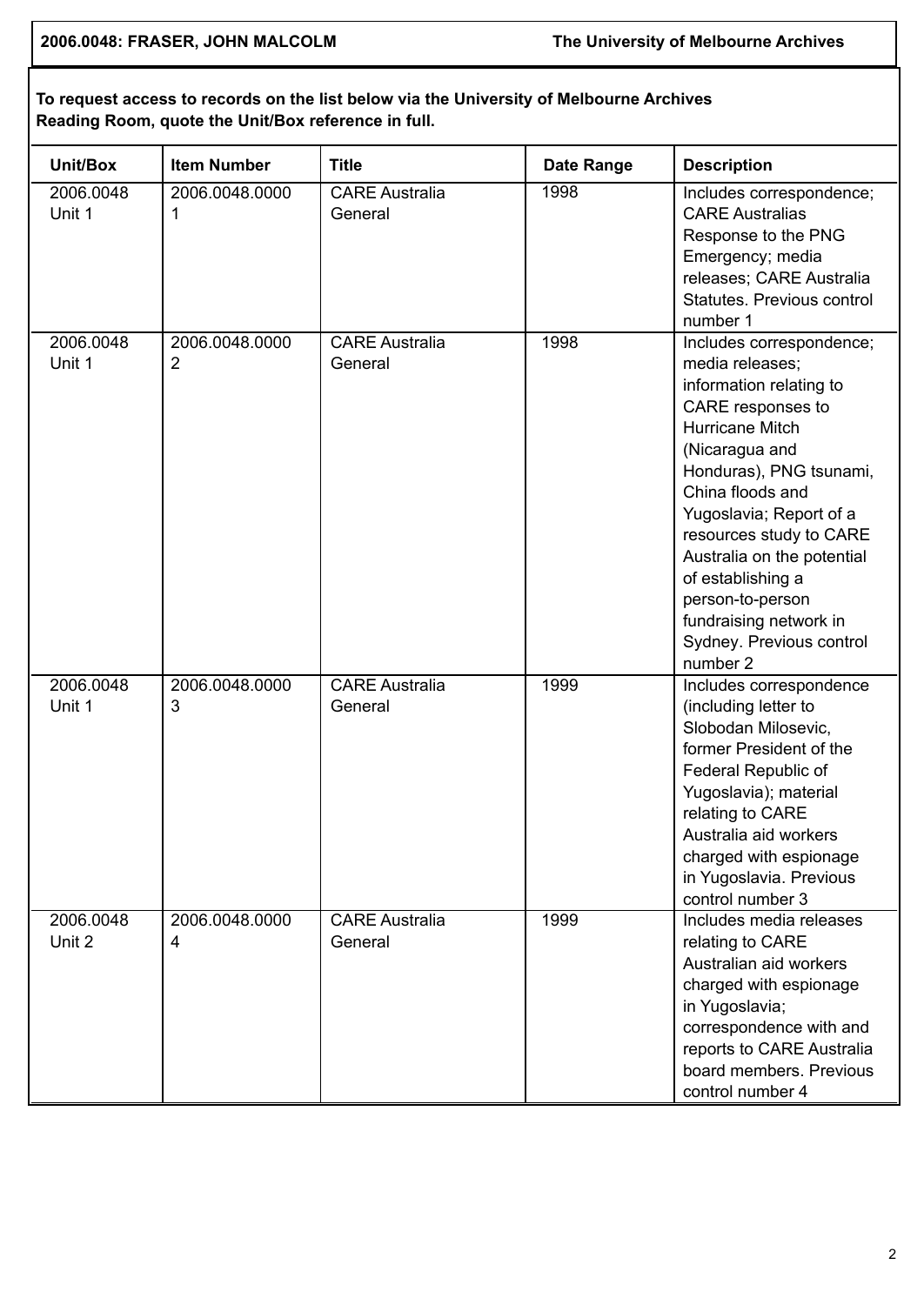| 2006.0048: FRASER, JOHN MALCOLM |                     | The University of Melbourne Archives                          |                   |                                                                                                                                                                                                                                                                                 |
|---------------------------------|---------------------|---------------------------------------------------------------|-------------------|---------------------------------------------------------------------------------------------------------------------------------------------------------------------------------------------------------------------------------------------------------------------------------|
| Unit/Box                        | <b>Item Number</b>  | <b>Title</b>                                                  | <b>Date Range</b> | <b>Description</b>                                                                                                                                                                                                                                                              |
| 2006.0048<br>Unit 2             | 2006.0048.0000<br>5 | <b>CARE Australia</b><br>Board Papers,<br>Minutes and Agendas | 1999              | Includes papers of CARE<br>Australia Board Meeting,<br>1 October 1999; minutes<br>of meetings of Executive<br><b>Committee and Finance</b><br>and Audit Committee.<br>Previous control number<br>5                                                                              |
| 2006.0048<br>Unit 2             | 2006.0048.0000<br>6 | <b>CARE Australia</b><br>General                              | 2000              | <b>Includes CARE Australia</b><br>Strategic Plan 19992002;<br><b>CARE</b> International<br><b>Strategic Directions</b><br>Document, draft, 16<br>August 2000; CARE<br>Australia Preliminary<br>Report on Organisational<br>Issues, 10 May 2000.<br>Previous control number<br>6 |
| 2006.0048<br>Unit 3             | 2006.0048.0000<br>7 | <b>CARE Australia</b><br>General                              | 2001              | Includes correspondence;<br>media releases; report on<br>Afghan refugee crisis;<br>The Humanitarian Crisis<br>in Afghanistan and<br><b>Surrounding Countries,</b><br>25 October 2001.<br>Previous control number<br>7                                                           |
| 2006.0048<br>Unit 3             | 2006.0048.0000<br>8 | <b>CARE</b> Australia<br>General                              | 2001              | Previous control number<br>8                                                                                                                                                                                                                                                    |
| 2006.0048<br>Unit 3             | 2006.0048.0000<br>9 | <b>CARE Australia</b><br>General                              | 2001              | Includes invitations, press<br>statements,<br>correspondence with Sir<br>William Deane; (Chair of<br><b>CARE Australia from</b><br>2002); financial records.<br>Previous control number<br>9                                                                                    |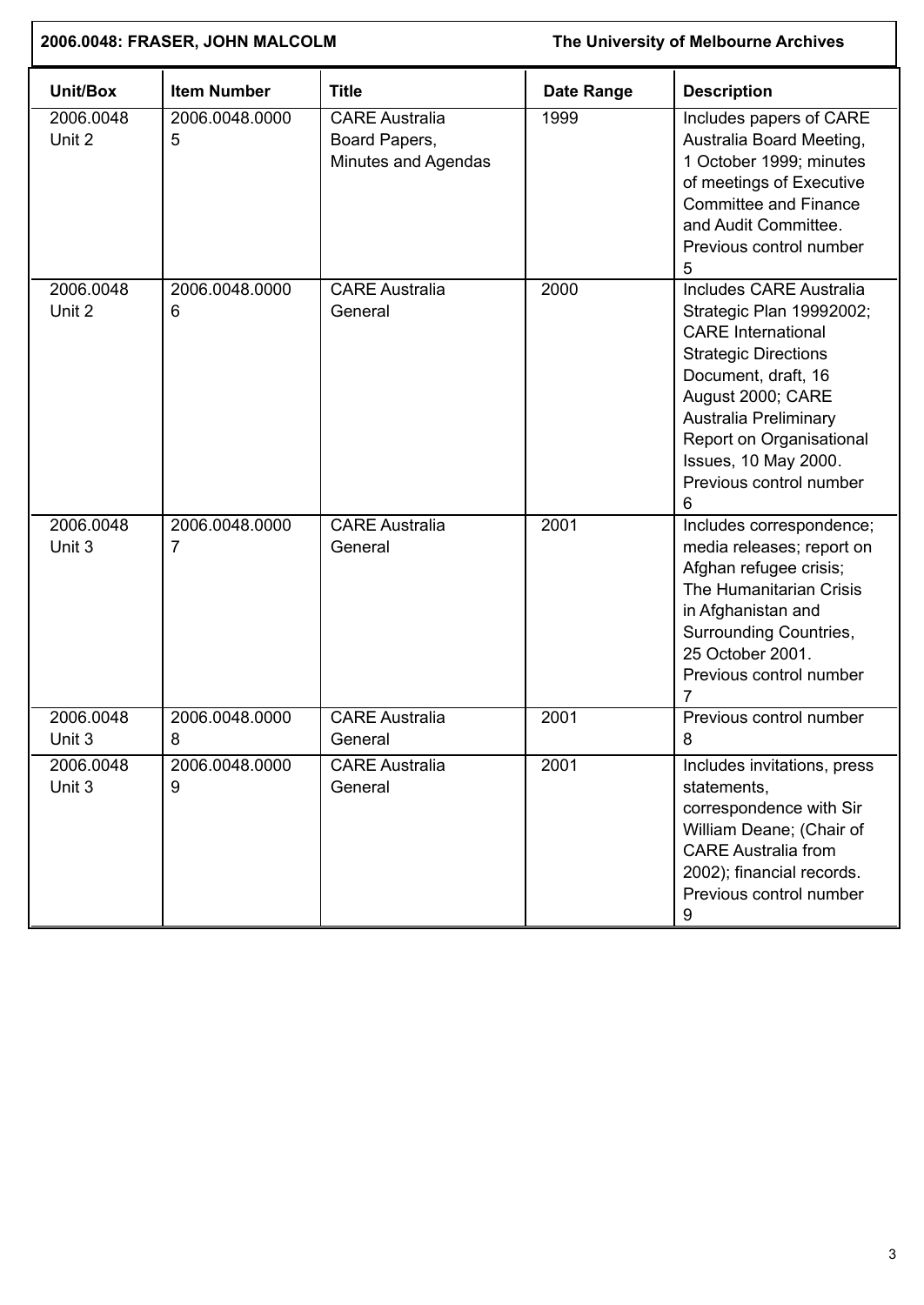| 2006.0048: FRASER, JOHN MALCOLM |                                  |                                              | The University of Melbourne Archives |                                                                                                                                                                                                                                                                                                                                                                                                                                                      |
|---------------------------------|----------------------------------|----------------------------------------------|--------------------------------------|------------------------------------------------------------------------------------------------------------------------------------------------------------------------------------------------------------------------------------------------------------------------------------------------------------------------------------------------------------------------------------------------------------------------------------------------------|
| Unit/Box                        | <b>Item Number</b>               | <b>Title</b>                                 | <b>Date Range</b>                    | <b>Description</b>                                                                                                                                                                                                                                                                                                                                                                                                                                   |
| 2006.0048<br>Unit 4             | 2006.0048.0001<br>0              | <b>CARE Australia</b><br>General             | 2001                                 | <b>Includes Care</b><br>International: Creating a<br>Corporate Vision: Report<br>of the Secretary General<br>to the CI Board, Phnom<br>Penh, Cambodia, 13 and<br>14 November, 1999; A<br>Research Report on<br><b>CARE Australia:</b><br><b>Qualitative Research</b><br>Results prepared for<br>Clemenger Harvey,<br>January 1999; CARE<br>Australia: A Summary of<br><b>Country Operations;</b><br>correspondence.<br>Previous control number<br>10 |
| 2006.0048<br>Unit 4             | 2006.0048.0001<br>1              | <b>CARE Australia</b><br>General             | 2002                                 | Includes correspondence,<br>media releases, CARE<br>Australia Board Report<br>2002; information relating<br>to CAREs activities in<br>Iraq; papers of CARE<br>Australia board meeting,<br>21 June 2002; CARE<br>Australia board reports.<br>Previous control number<br>11                                                                                                                                                                            |
| 2006.0048<br>Unit 4             | 2006.0048.0001<br>$\overline{2}$ | <b>CARE Australia</b><br><b>Board Papers</b> | 2002                                 | Includes papers of CARE<br>Australia board meetings,<br>18 October 2002 and 22<br>February 2002. Previous<br>control number 12                                                                                                                                                                                                                                                                                                                       |
| 2006.0048<br>Unit 5             | 2006.0048.0001<br>3              | <b>CARE Australia</b><br><b>Board Papers</b> | 2001                                 | Papers and agendas for<br>meetings of CARE<br><b>Australia Executive</b><br><b>Committee and Finance</b><br>and Audit Committee;<br>Papers of CARE Australia<br>Board meetings, 12<br>October 2001, 15 June<br>2001; Papers of CARE<br>Australia Annual General<br>Meeting, 12 October<br>2001. Previous control<br>number 13                                                                                                                        |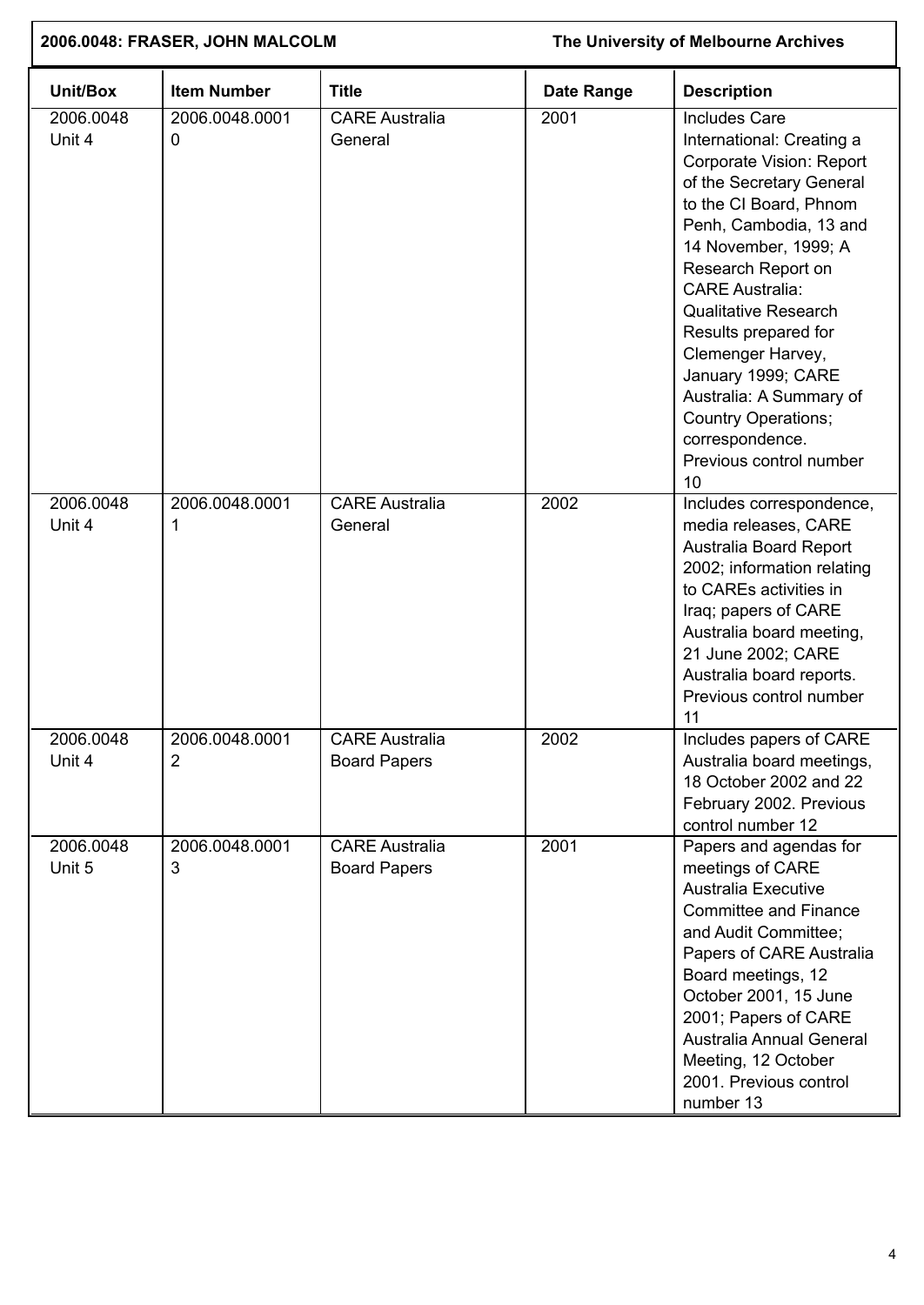| 2006.0048: FRASER, JOHN MALCOLM |                     |                                              | The University of Melbourne Archives       |                                                                                                                                                                                                                                                                                                         |
|---------------------------------|---------------------|----------------------------------------------|--------------------------------------------|---------------------------------------------------------------------------------------------------------------------------------------------------------------------------------------------------------------------------------------------------------------------------------------------------------|
| Unit/Box                        | <b>Item Number</b>  | <b>Title</b>                                 | Date Range                                 | <b>Description</b>                                                                                                                                                                                                                                                                                      |
| 2006.0048<br>Unit 5             | 2006.0048.0001<br>4 | <b>CARE Australia</b><br><b>Board Papers</b> | 2001                                       | Includes draft 2001/2002<br>Marketing Plan; minutes<br>of CARE Australia<br>Marketing<br>Sub-committee, 9 May<br>2001; papers of CARE<br>Australia Board meeting,<br>21 February 2001.<br>Previous control number<br>14                                                                                 |
| 2006.0048<br>Unit 5             | 2006.0048.0001<br>5 | <b>CARE Australia</b><br>Corporate Council   | 2001                                       | Material relating to<br>membership of Corporate<br>Council; arrangements<br>for Corporate Council<br><b>Cocktail Party. Previous</b><br>control number 15                                                                                                                                               |
| 2006.0048<br>Unit 5             | 2006.0048.0001<br>6 | <b>CARE</b> Australia<br>Corporate Council   | 19 September<br>20028<br>September<br>2003 | Previous control number<br>16                                                                                                                                                                                                                                                                           |
| 2006.0048<br>Unit 6             | 2006.0048.0001<br>7 | <b>CARE Australia</b><br><b>Board Papers</b> | 2003                                       | Includes CEO monthly<br>board reports; papers of<br><b>CARE Australia Board</b><br>meetings, 18 June 2004,<br>27 February 2004, 24<br>October 2003, 20 June<br>2003, 21 February 2003;<br>Papers of CARE Australia<br>16th Annual General<br>Meeting, 24 October<br>2003. Previous control<br>number 17 |
| 2006.0048<br>Unit 6             | 2006.0048.0001<br>8 | <b>CARE Australia</b><br>Corporate Council   | 19981999                                   | Corporate Council<br>papers. Previous control<br>number 18                                                                                                                                                                                                                                              |
| 2006.0048<br>Unit 7             | 2006.0048.0001<br>9 | <b>CARE Australia</b><br>Corporate Council   | 2000                                       | Material (invitations lists,<br>correspondence etc.)<br>relating to launch of<br><b>CARE Australia</b><br>Corporate Council.<br>Previous control number<br>19                                                                                                                                           |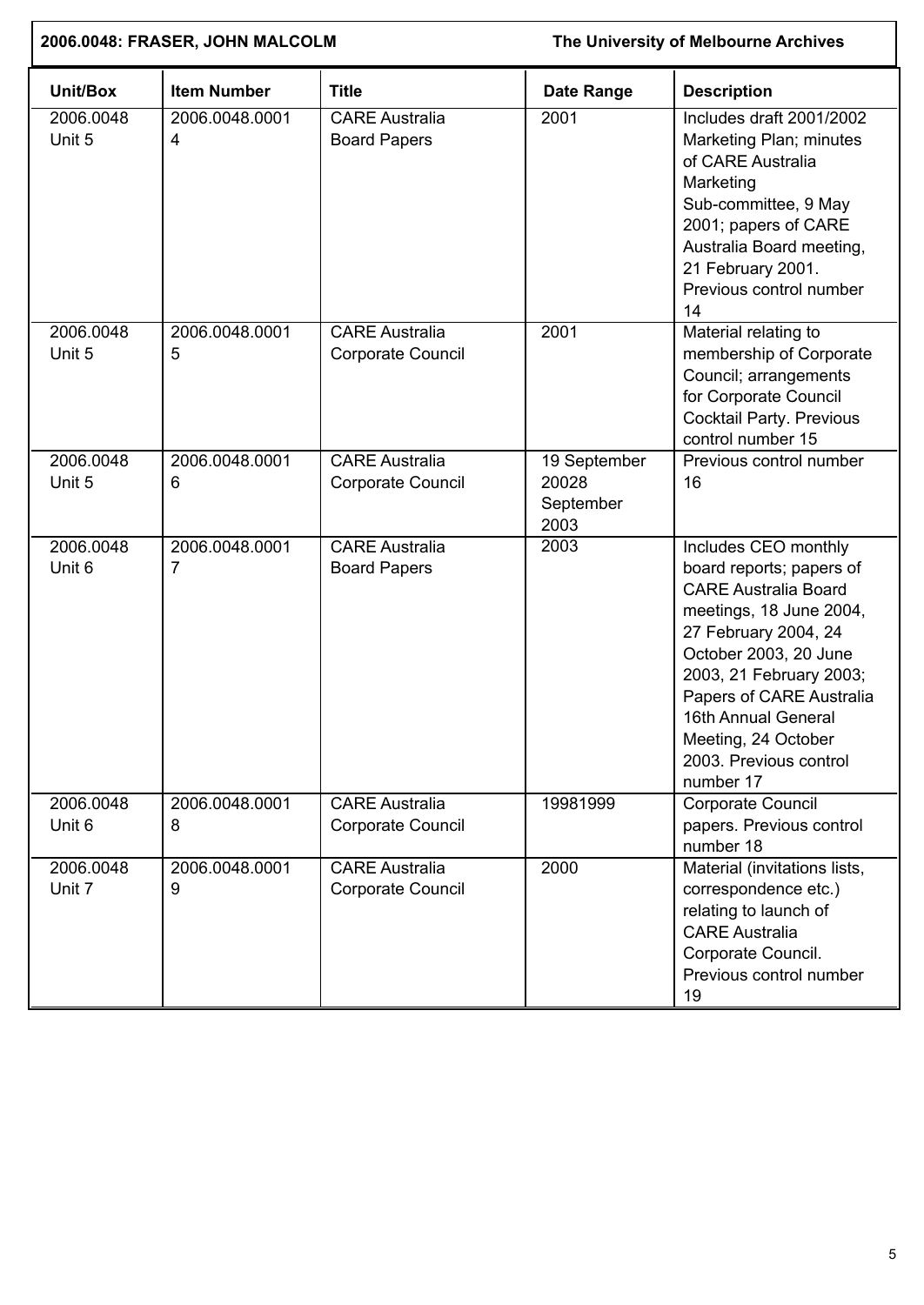| 2006.0048: FRASER, JOHN MALCOLM |                                  | The University of Melbourne Archives |            |                                                                                                                                                                                                                                                                                                                                                                                                                                         |
|---------------------------------|----------------------------------|--------------------------------------|------------|-----------------------------------------------------------------------------------------------------------------------------------------------------------------------------------------------------------------------------------------------------------------------------------------------------------------------------------------------------------------------------------------------------------------------------------------|
| Unit/Box                        | <b>Item Number</b>               | <b>Title</b>                         | Date Range | <b>Description</b>                                                                                                                                                                                                                                                                                                                                                                                                                      |
| 2006.0048<br>Unit 7             | 2006.0048.0002<br>0              | <b>CARE</b> International<br>General | 2000       | <b>Includes CARE Australia</b><br>Board briefing papers;<br>minutes of meeting of<br><b>CARE</b> International<br>Board of Directors, 1112<br>November 2000; minutes<br>of meeting of CARE<br><b>International Executive</b><br>Committee, 26 May 2000;<br><b>CARE</b> International<br><b>Annual General</b><br>Assembly, 11 November<br>2000; correspondence re<br>activities of CARE<br>International. Previous<br>control number 20 |
| 2006.0048<br>Unit 8             | 2006.0048.0002<br>1              | <b>CARE</b> International<br>General | 1997       | Includes CARE Canada<br>Annual Report, 1996;<br><b>CARE USA Discussion</b><br>Paper: CAREs Relief and<br>Development Work in the<br>Context of Human Rights.<br>Previous control number<br>21                                                                                                                                                                                                                                           |
| 2006.0048<br>Unit 8             | 2006.0048.0002<br>$\overline{2}$ | <b>CARE</b> International<br>General | 1997       | Includes minutes of<br><b>CARE</b> International<br>Executive meeting, 7<br>November 1997;<br>correspondence with<br>executive members of<br><b>CARE</b> International.<br>Previous control number<br>22                                                                                                                                                                                                                                |
| 2006.0048<br>Unit 8             | 2006.0048.0002<br>3              | <b>CARE</b> International<br>General | 1998       | Includes minutes of<br>meeting of CARE<br><b>International Executive</b><br>Committee, 13 November<br>1998; minutes of meeting<br>of CARE International<br><b>Board of Directors</b><br>(unofficial), 23 May 1998;<br>minutes of meetings of<br><b>CARE</b> International<br>Board of Directors, 1415<br>November 1998 and 23<br>May 1998. Previous<br>control number 23                                                                |